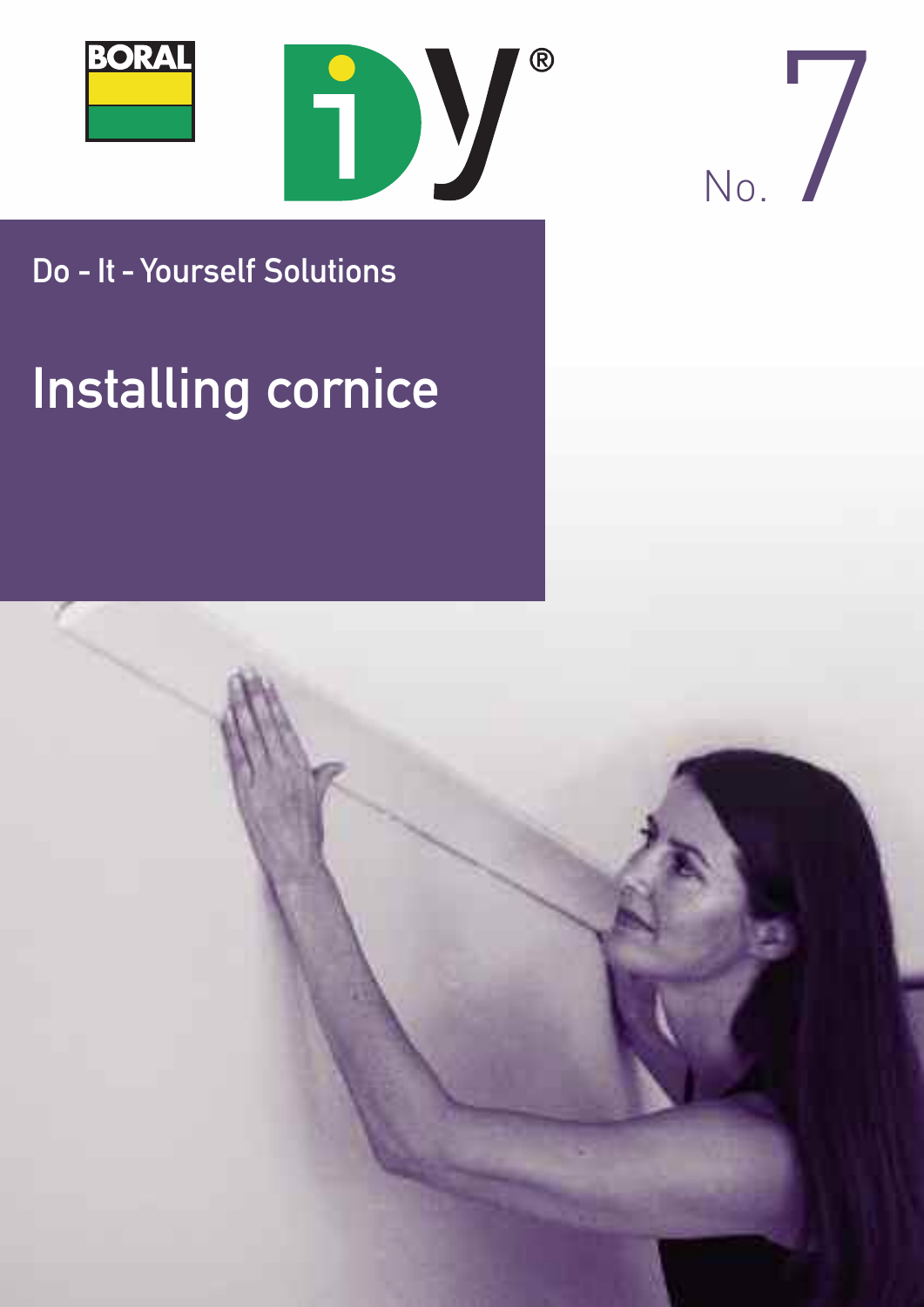# What you will need for the job



# Installing cornice

#### Preparation

To ensure accurate placement of Boral Plasterboard Cornice, mark with a pencil or string line where the bottom of the cornice will be.

### Measuring and cutting

Measure length of cornice required for each wall.

#### Mark edge

Mark bottom edge of cornice lengths to fit wall measurements. (It's helpful to actually write on the paper on the bottom edge of the cornice with a pencil.)

#### Ready to cut

Using Mitre Box: Place cornice in mitre box upside down so that the bottom edge is uppermost in the box. Cut with a push pressure only. Use only a fine tooth saw.



**DURAL** 

DIY Cornice Adhesive DIY Mitre Master DIY 150mm Broad Knife

#### **Other**

Boral Plasterboard Sheet Boral Plasterboard Cove Cornice Measuring Tape Fine Tooth Saw Small Tool Mitre Box Sponge (clean up)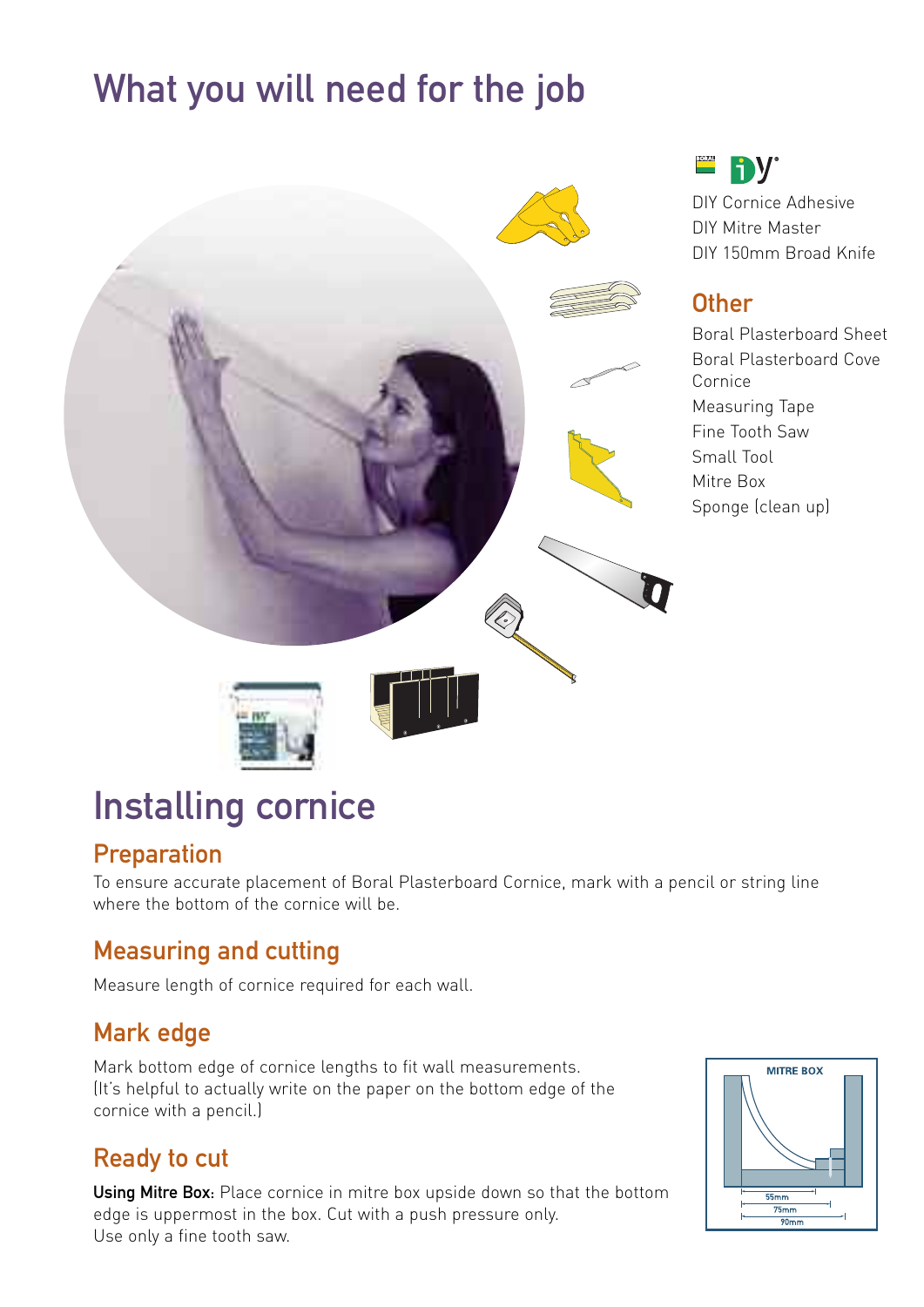Using Mitre Master: Place the Mitre Master so that the indentations rest on the edge of the cornice. Cut with a fine tooth saw. The Mitre Master can be used for internal and external angles of 55mm, 75mm and 90mm cornice.



#### Internal angles

Cut cornice with saw as shown.





### Application

- Part-drive temporary nails along the bottom edges of where the cornice will be to assist with correct placement and support of cornice.
- 2 Using a broad knife, butter a 10mm bead (strip) of adhesive to the back edges of the cornice and to mitres.
- $3$  Press the cornice firmly into position, squeezing excess adhesive out from under the cornice. Leave for 20 minutes.



### Finishing

- Remove temporary nails and excess adhesive when partially set and smooth adhesive along mitres using the small tool.
- 2 Clean off surplus adhesive with a<br>wet sponge leaving a smooth surface ready for decorating.